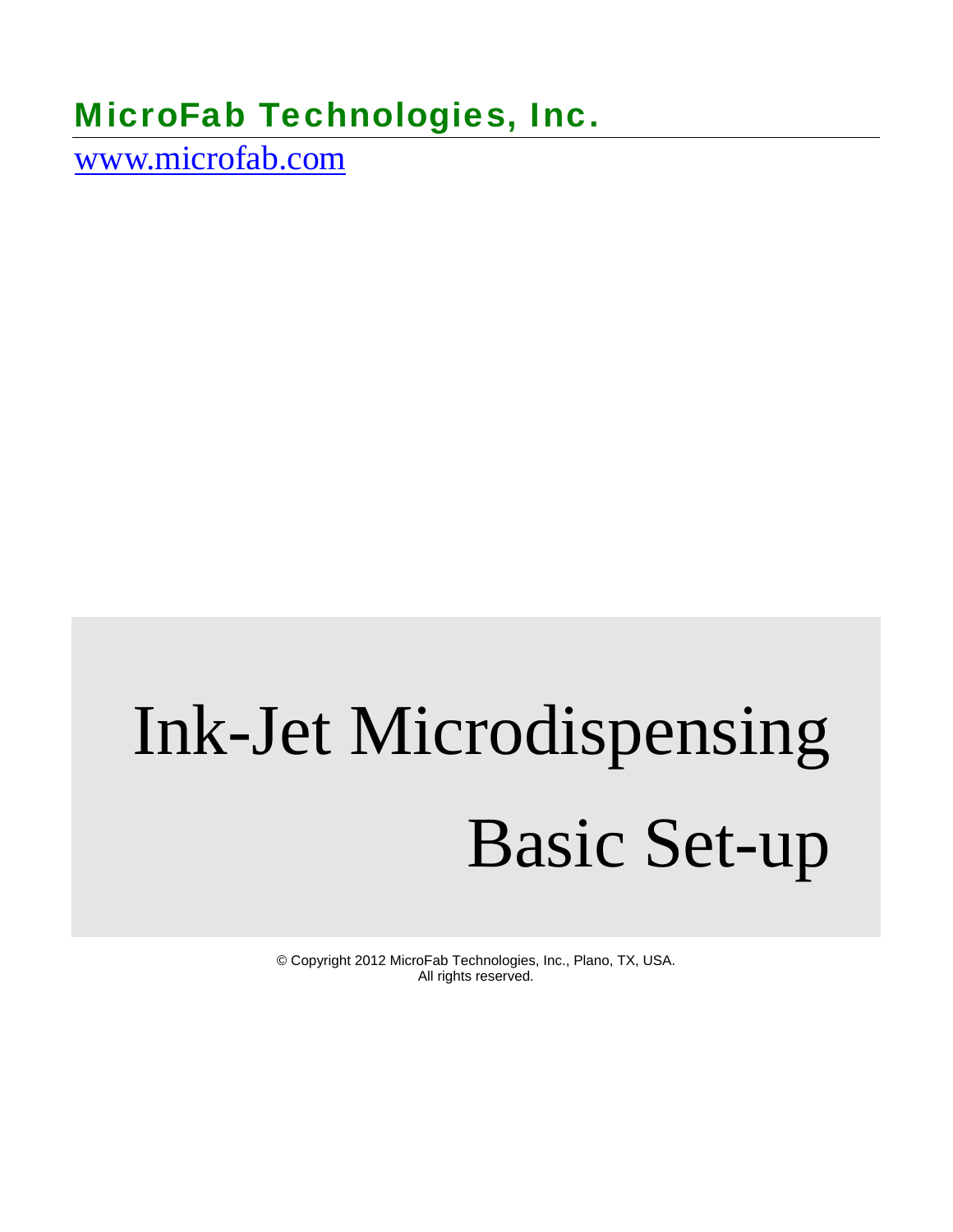#### General Notice:

The information contained in this document is subject to change without notice.

MicroFab makes no warranty of any kind with regard to this material, including but not limited to, the implied warranties of merchantability and fitness for a particular purpose. MicroFab shall not be liable for errors contained herein or for incidental or consequential damages in connection with the furnishing, performance, or use of this material.

#### Regarding Dispensing Device(s)

**All dispensing devices are tested at MicroFab. Test waveforms are established for IPA and DI Water. If your dispenser does not function as expected, repeat these test conditions as described in the form included with each dispensing device. If the device does not dispense IPA or DI Water with the test waveforms, please contact MicroFab.** 

**Cleaning procedures for MicroFab's dispensers can be found on the website at www.microfab.com** 

#### **Warranty**

There is no hardware associated with this document.

#### Limitation of Warranty

There is no hardware associated with this document.

| <b>General Safety Considerations</b> |                                                                                                                                                                                                                                                                                                          |
|--------------------------------------|----------------------------------------------------------------------------------------------------------------------------------------------------------------------------------------------------------------------------------------------------------------------------------------------------------|
| Warning                              | The jetting device itself presents no general chemical hazard. However, when fluids<br>are selected to be dispensed by the operator, appropriate safety measures should be<br>followed as outlined in the selected material's MSDS.                                                                      |
| Warning                              | Ink-jet dispensing with piezoelectric actuation requires an electrical signal. Standard<br>safety procedures should be followed for the electrical connections.<br><b>Before</b><br>connecting / disconnecting the dispenser to the signal generator make sure that no<br>electrical signal is produced. |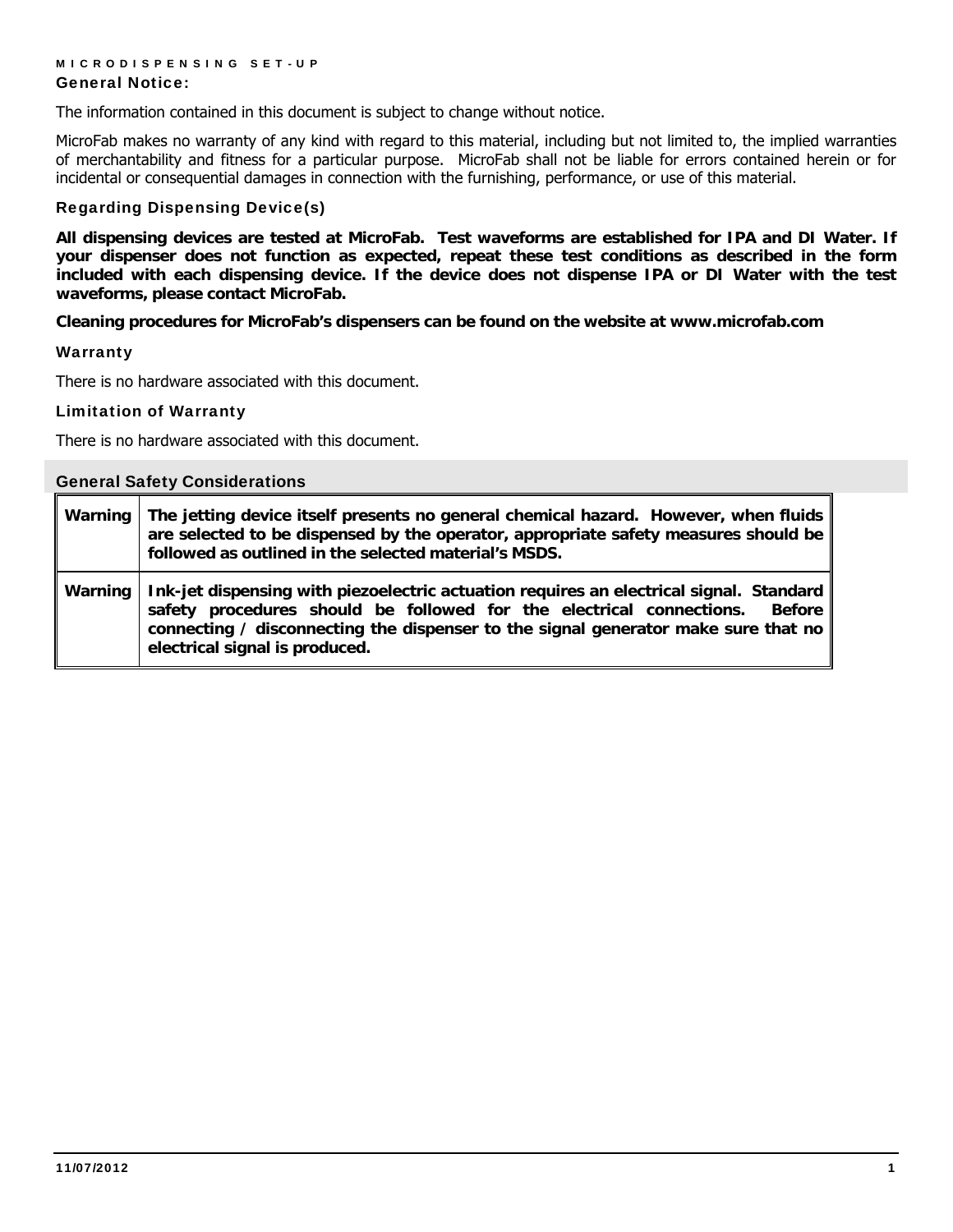# Introduction

This document is intended as a primer for first time users of ink-jet dispensing technology. It is written with the assumption that at least the ink-jet dispensers are purchased from MicroFab Technologies. The document discusses the needs of the "low temperature" dispensers and several approaches to fulfill them. The "high temperature" devices are only sold with their associated printhead and are not discussed here.

The set-up concentrates on "drop-on-demand" (DOD) operation, even though a set-up as described later on could be used for "continuous" ink-jet. In continuous ink-jet processes, drops are generated all the time and the ones that are used are selected from the stream of droplets. Drop-on-demand ink-jet can generate any desired number of drops (down to a single drop) whenever they are needed and thus provides better control.

A separate document describes in more detail the basics of drop generation, approaches in identifying appropriate operational conditions, and troubleshooting.

# **To monitor Pressure control Drive electronics Syringe Reservoir**



Figure 1. Components of ink-jet dispensing set-up Figure 2. Detail of the area around the ink-jet<br>Figure 1. Components of ink-jet dispensing set-up microdispenser microdispenser

The main components of a basic set-up for ink-jet dispensing are:

- 1. Ink-jet microdispenser or micro jet: piezoelectrically actuated droplet generator
- 2. Fluidics (tubing, connectors and reservoir): Feeds the liquid to be dispensed from the reservoir to the dispenser
- 3. Drive electronics: The ink-jet microdispensers discussed here employ a piezoelectric actuator to transmit the energy required by the drop generation. The drive electronics generate the electrical signal/pulse required to generate a drop.
- 4. Backpressure control & purging: Controls the pressure in the space above the liquid in the reservoir to a level that maintains the liquid flush with the orifice. By applying pressure to the reservoir, the solution is "purged" through the orifice. The purge is used to fill up the tubing

# Components of a basic ink-jet dispensing set-up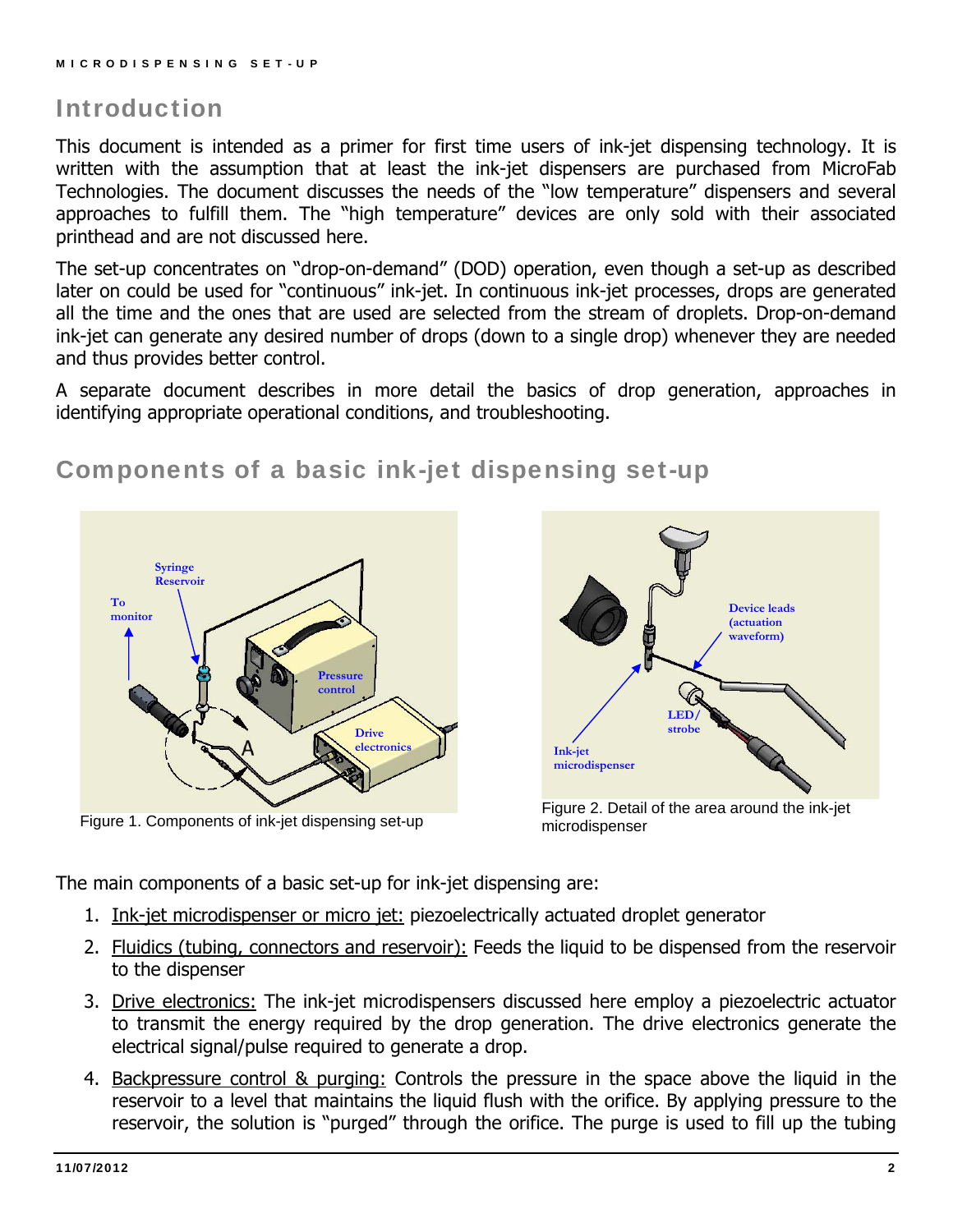after filling up the reservoir and to eliminate air bubbles and contamination smaller than the orifice.

- 5. Observation camera & video monitor: Allows the visualization of the drop formation together with a LED that is turned on synchronously with the drop generation.
- 6. Mechanical mounting: Mounts the various components and aligns them with respect to each other.

In some implementations, the reservoir, fluid connections to the dispenser are all mounted into a subassembly which is referred to as a printhead. MicroFab offers several versions of printheads that account for various needs: minimization of the volume of the dispensed liquid, providing sufficient liquid for longer runs, inline filtering / heating / stirring of the dispensed liquid. More details can be found under Products/Printhead Assemblies on MicroFab's web site.

# **Dispenser**

# Construction, categories, and part numbers

The dispensers manufactured by MicroFab are actuated piezoelectrically. An annular piezoelectric (PZT) element, poled radially, is bonded to a glass tube with an integrated nozzle and orifice. The glass tube is mounted in a protective housing and, at the supply end, bonded to a fitting.



Figure 3. Schematic of MicroFab's glass dispensers

The annular actuator has electrodes on the outer and on the inner surfaces. The inner electrode wraps around on the outer surface for easier electrical connection; a small region on the outer surface has the metallization removed to separate the two electrodes (Figure 3). Small gauge wires are soldered to the outer electrode and the (wrap around portion of the) inner electrode; the wires are loosely twisted and placed together in a connecter that matches the output cable of MicroFab's JetDrive™ electronics box.

The configuration of the dispensers or micro jets (MJ) is differentiated first by the type of fitting:  $AB -$  barbed (or slip on),  $AT -$  threaded (Minstac connection – small compression fitting by the Lee Company),  $ABL$  – barbed large,  $AL$  – Luer fitting. The AB and AT devices cab be manufactured with a protective feature (ABP and ATP respectively). More details on the various constructions can be found at Products/Microdispensing Devices/Low Temp. Devices on MicroFab's web site.



Figure 4. MJ-AB type device with wires and connector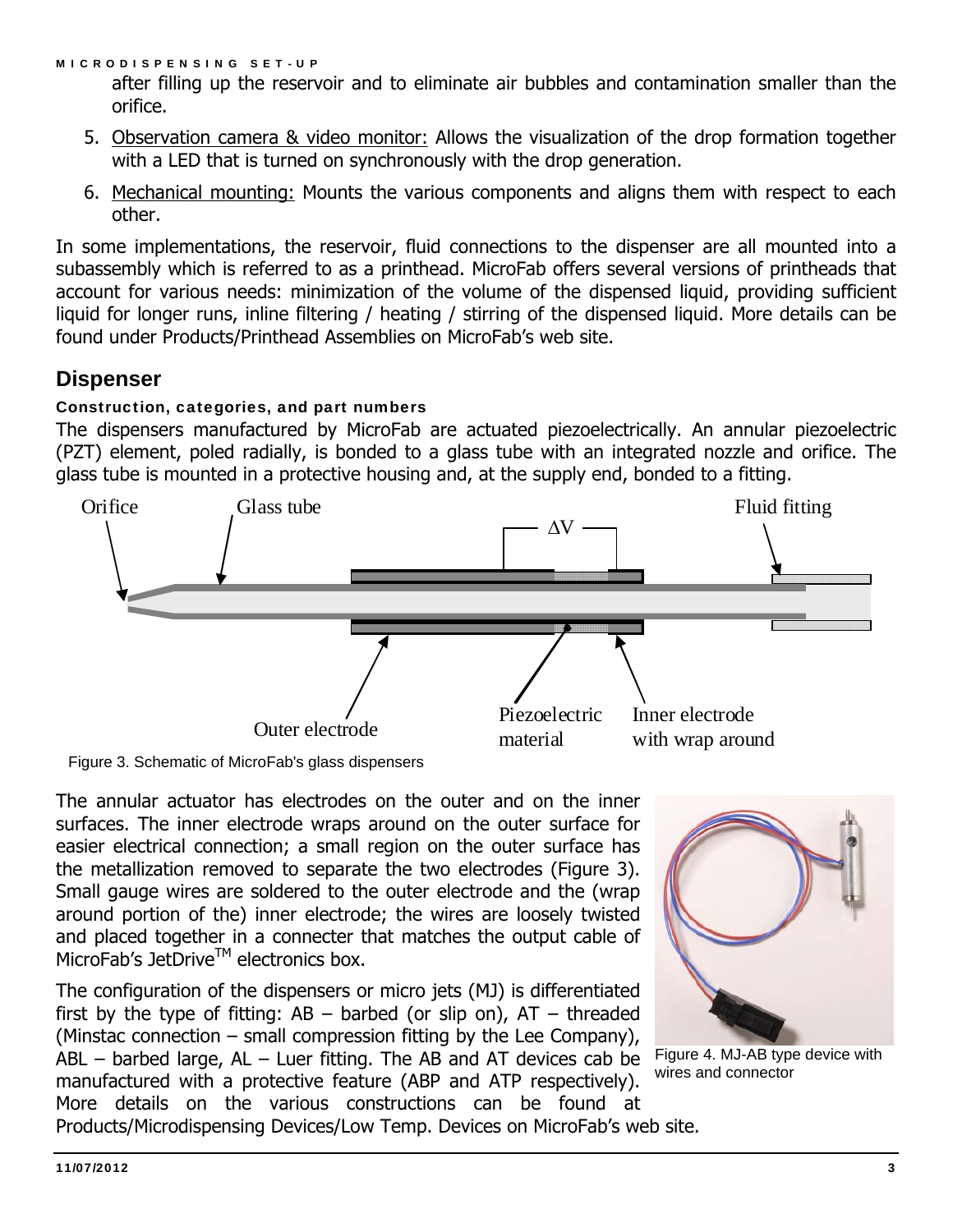An example of the numbering for such a micro dispenser or micro jet is MJ-ATP-xxx, where the xxx is the orifice diameter in micrometers. The standard range of orifice diameter is 20-80μm for all devices except ABL devices where the range is extended up to 120μm. The part number MJ-ABP-075 refers to a micro dispenser with a barbed fluid connector, protected tip and an orifice with a 75μm diameter.

#### Principle of operation

When applying a voltage differential, the electrical field is generated between the inner and outer electrodes causing the piezoelectric actuator to expand radially (and contract axially) or, depending on the voltage polarity and poling, contract radially (and expand axially). The deformation occurs only along the portion where both electrodes are present, as the electric field is not generated in the region without electrodes and the wrap around region of the inner electrode.



The simplest actuation signal consists of a trapezoidal waveform that is applied, whenever a drop is desired, to one electrode while the other electrode is electrically grounded (Figure 5).

generate a drop

Deformation occurs during the transition periods (rise and fall) and ceases during the constant voltage (dwell) period.

In MicroFab's configuration the inner electrode is grounded (blue wire) while the outer electrode (red wire) receives the actuation voltage.

During the rise time, the tubular PZT expands its circumference while becoming thinner and shorter. This fast deformation is transmitted through the epoxy bond to the glass tube and results in an outwards motion of the inner glass surface which produces a negative pressure (with respect to the equilibrium). The negative pressure travels in the fluid at the speed of sound along the glass tube in the form of an expansion acoustic wave to both the orifice and the supply end. The expansion wave is reflected as a compression wave (higher pressure than the equilibrium pressure in the glass tube) at the supply end and travels back towards the orifice. If the dwell time is selected to start when the positive pressure wave matches the piezoelectric actuator, the inwards motion of the inner glass surface reinforces it resulting in a faster and larger droplet.

Figure 6 shows the sequence of events at the orifice leading to the droplet formation starting with the equilibrium condition: fluid flush at the orifice (first image). In the second image, the fluid interface is withdrawn from the equilibrium the expansion wave at the orifice.



position indicating the arrival of Figure 6. Drop ejection sequence of an organic solvent at 640Hz

The third image is after the compression wave reaches the orifice causing the fluid to emerge. Another expansion wave reaching the orifice causes the fluid to pull back (images four and five) and to break off and leave the orifice (image six). The ejected fluid is pulled in a spherical drop by surface tension forces (image seven).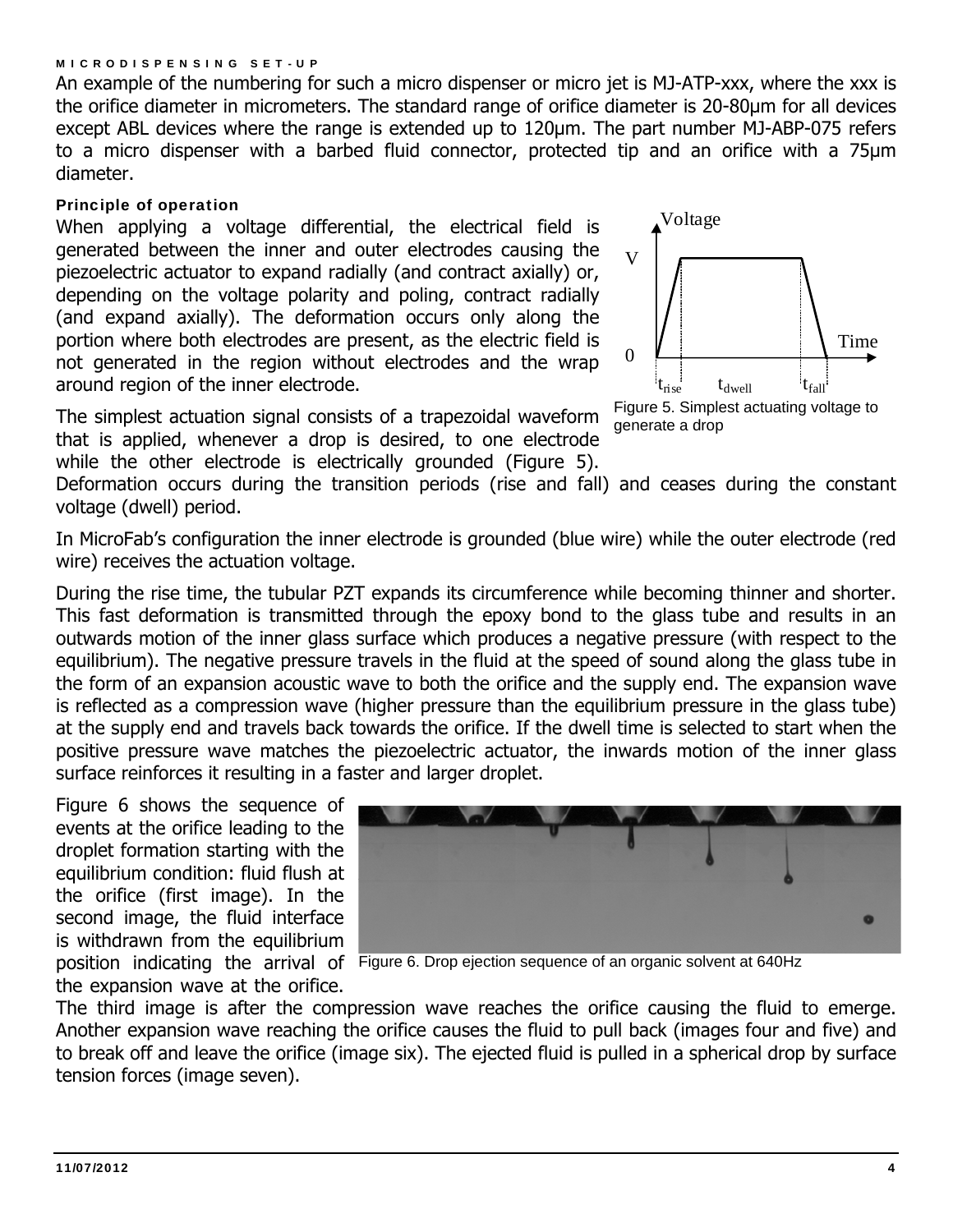The images are obtained by a short pulse of light from an LED that is synchronized with the pulse generating the drop. By adjusting the delay between the actuation pulse and the pulse applied to the LED, the droplets are captured at different locations along the flight path.

Requirements for operation and observation:

- Proper operation requires that, when the dispenser is not actuated, the fluid is flush with the orifice (Figure  $6$  – left image). If the forces acting on the fluid at the orifice are not balanced, the fluid will either drip or withdraw in the nozzle. Both conditions result in a drop generation failure. The Backpressure control section below discusses two possible methods to maintain the fluid flush with the orifice.
- The operation is based on acoustics and wave propagation. The length scales and the speed of sound values result in timing in the tens of microseconds. Thus, the drive electronics should allow the adjustment of the timing in one microsecond increments or less.
- Observation of the drop formation is very important, especially when developing new solution formulations. The cameras, the LED and its driver are required to observe the droplets. To ensure sharp images, the pulse applied to the LED for illumination has to be very short (4-6μs) and, at the same time provide sufficient light at low frequencies.

# **Fluidics**

If using one of MicroFab's integrated printheads, the specific implementation takes care of the reservoir and connection of the reservoir to the microdispensing device. This section only applies if the microdispenser was purchased separately and the user is setting it up on his own.

#### Tubing and connecting to the device

The MINSTAC fitted MicroJet devices have a male threaded end fitting that can be attached to tubing and fittings available from The Lee Company (www.theleeco.com).

A 062 MINSTAC Tubing Union (Part # TMUA3201950Z) can be used to interface the MINSTAC fitting on the MicroJet device with a MINSTAC Male Coupling Screw attached to Teflon tubing, as shown in the top image of Figure 7. Stocked preassembled tube sets having MINSTAC Male Coupling Screw on both ends of Teflon tubing (0.062" OD) are available (TUTC3216910L -

TUTC3216960L - 60 cm).



Figure 7. MJ-AT type device with a MINSTAC coupler. Top: MINSTAC 062 couple male to male using a union. Bottom: MINSTAC coupler male to Luer using an adapter<br>Figure 8. MJ-AB barb fitted device.

10 cm, TUTC3216915L - 15 cm, TUTC3216930L - 30 cm,



Top: CFLEX tubing slipped over barb; Bottom: PTFE tubing slipped into CFLEX tubing slipped over barb

The 062 MINSTAC Fitting End Kit (Part # TMZA3202010Z) can be used to attach the male fittings to Teflon tubing in order to obtain custom lengths. Additional Teflon tubing can be ordered from Lee (TUTA3216930D - 10 feet).

Another option is to interface the MINSTAC fitting on the MicroJet device using the 125/156 MINSTAC Female Tube - Luer Adapter (TMRA9502950Z) with the 125/156 MINSTAC to 062 MINSTAC Adapter (TMDA3203950Z) to connect to male Luer fittings, as shown in the bottom of the Figure 7.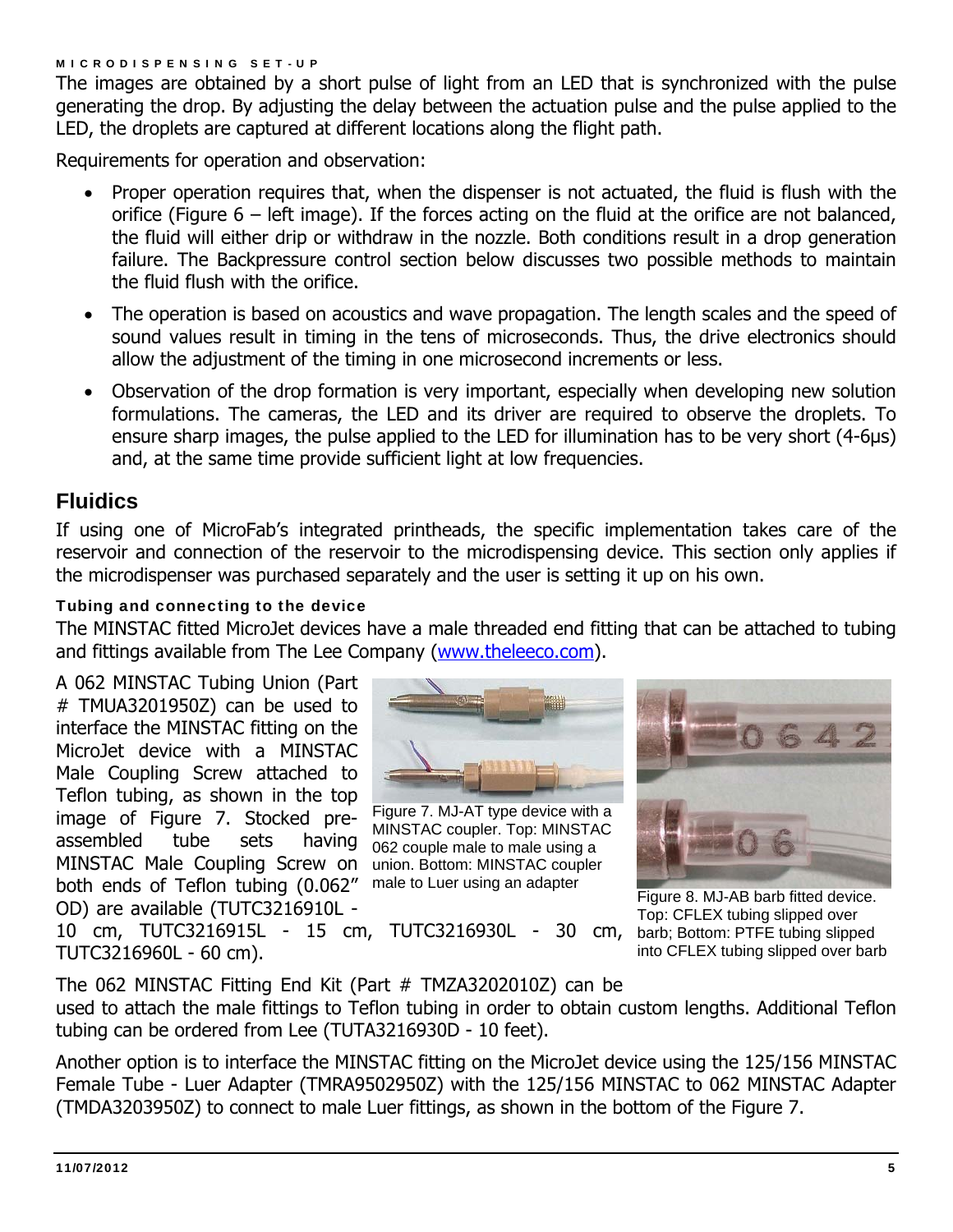The barb fitting of MJ-AB MicroJet devices can be attached directly to C-Flex tubing, as shown in the top device in Figure 8. Another option is to slip the PTFE microbore tubing, 0.022 x 0.042 in (0.55x1 mm) E-06417-21 (Cole Parmer) into a small section (6.0mm) of C-Flex tubing, 0.031 x 0.094 in (0.7x2.3 mm) E-06422-01 (Cole Parmer) that has been slipped over the barb fitting on the device, as shown in bottom device in Figure 8.

The C-Flex tubing or PTFE microbore tubing can then be connected to the syringe barrel adapter described below by inserting the metal needle end of a female Luer fitted blunt needle into the C-Flex tubing (18 gauge needle part  $#$  7018122) or PTFE microbore tubing (22 gauge needle part # 7018272) from Nordson EFD (http://www.nordson.com/ ).



Figure 9. Left: Syringe barrel reservoir; Right: Syringe barrel adapter

The approach illustrated at the bottom of Figure 8 allows the use of higher resistance materials. For that configuration, use TYGON® Ultra Chemical Resistant Tubing EW-95630-00 (Cole Parmer) and then the same PTFE tubing described above.

#### Reservoir

The simplest reservoir is a syringe. A syringe barrel adapter assembly available from Nordson EFD (http://www.nordson.com/ ) (cat. # 7012341, 7012054, 7012339, 7012338) can be attached to a syringe barrel reservoir (cat. # 7012072, 7012094, 7012112, 7012134) to provide for a reservoir to the MicroJet device (Figure 9). The syringe barrel reservoirs and adapter assembles are available in 3cc, 5cc, 10cc, 30cc and 55cc volumes. The connection at the bottom is a Luer type fitting. Blunt needles from Nordson EFD (http://www.nordson.com/) can be used to connect to flexible tubing.

When using the AT microdispensing devices, the same type of fitting shown at the bottom of Figure 7 is used.

The syringe barrel reservoir and adapter assemblies provide the means to connect to the space above the fluid. This connection can be used for purging and maintaining the fluid flush with the orifice.

#### Filter

In some instances, a filter will eliminate particles that could clog the microdispensing device orifice. When using a syringe reservoir the easiest implementation is a 25mm syringe filter. Typically, a 5um pore size is sufficient. The filter material needs to be compatible with the dispensed solution.

### **Drive electronics**

#### Type of signals

The main function of the drive electronics is to generate the signal that is applied to the piezoelectric actuator. The simplest signal is shown in Figure 5 and is further referred to as "unipolar". More complex signals can include a negative pulse (or "echo") as shown in Figure 10. This signal is referred to as "bipolar". In general,  $V_0=0$ , but a nonzero baseline voltage can be employed as well. It is possible to have  $V_2$ =- $V_1$  or different.

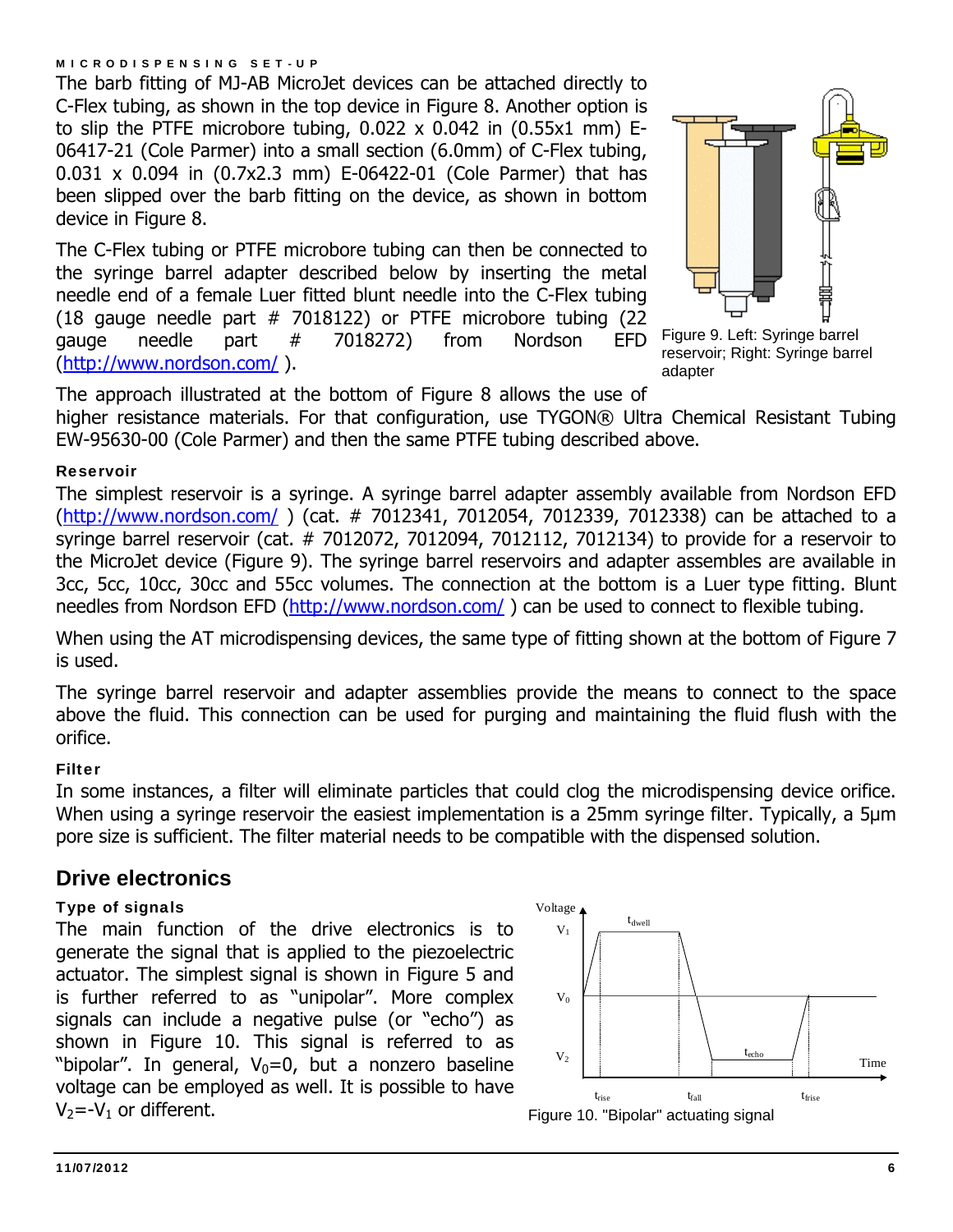More complicated signals are often used to increase the stability of the drop generation. For example, a "bipolar" (Figure 10) waveform can be employed to minimize the satellite formation or to get around the maximum positive voltage limitation. Other waveforms include additional points defining multiple voltage levels (Figure 11).

The complex waveforms are generally employed when dispensing more problematic solutions and/or to create droplets with a diameter smaller or larger than the orifice diameter; drop size adjustment through the waveform is often referred to as "drop size modulation".



Figure 11. Arbitrary waveform defined by timevoltage pairs – six internal points

#### Values for the voltage and timings

The timing is determined by the length of the glass tube and the speed of sound in the dispensed solution. Based on the scales involved, the "dwell" and "echo" are in the tens (up to hundreds) of microseconds. The transition times "rise", "fall" and "final rise" are several microseconds long. For some fluids, the control the duration of the transition periods could increase the stability of drop generation.

When the polarity of the signal is respected (inner electrode - blue wire - is grounded and the outer electrode - red wire - receives the actuation voltage) there are limits on the positive side of the voltage. For AB, AT microdispensing devices  $V_1 < 70V$ . For ABL devices  $V_1 < 100V$ . Larger positive voltages could depole the piezoelectric material and cause it to not deform anymore under applied voltage differential.

The drive electronics should be able to produce transition times in the microsecond range with a capacitive load (the piezoelectric actuator) of  $\sim$ 2nF for AB and AT configurations and  $\sim$ 3.5nF for the ABL configuration.

The ability to adjust the actuating waveform should be at least 1μs for the timing and 1V for the amplitude.

#### Other requirements

In some instances, the dispense consists of several drops. The drive electronics should have the ability to create the desired number of pulses (down to one), in case a finite number of drops is desired.

For visualization purposes (see below the section related to observation), a short pulse (several microseconds long) synchronized with the drop generation needs to be created. That pulse is used to turn on an LED for a short period of time for stroboscopic illumination. The set-up should also allow the adjustment of the delay (Figure 12) between the actuating waveform and the LED/strobe pulse to "freeze" the droplet at various locations along the trajectory as shown in Figure 6. To avoid too much light at high frequencies of droplet generation, the number of LED pulses per Figure 12. Actuating ("unipolar") signal and strobe signal actuating pulse or the duration of the LED pulse



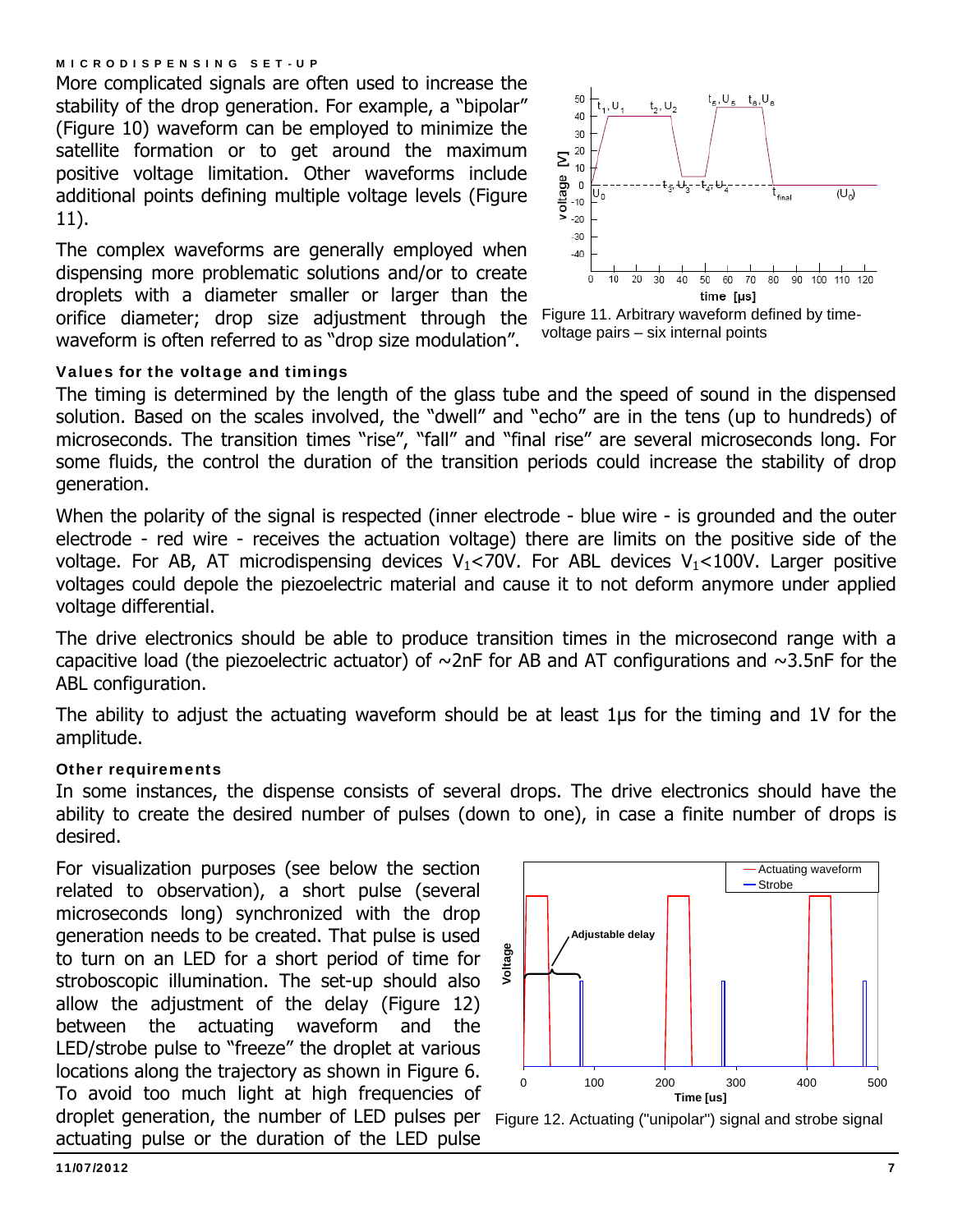#### MICRODISPENSING SET-UP need to be decreased.

#### Some possible configurations for drive electronics

MicroFab's JetDrive<sup>TM</sup> provides the signals described above and allows the definition of an arbitrary waveform (Figure 11) with up to 12 internal points. In the associated control program (JetServer<sup>™</sup> – see Figure 13 and Figure 14) the user can specify the actuating waveform, the drop generation frequency, and the number of drops to be generated. A secondary  $JetDrive^{TM}$  output provides the signal used for stroboscopic illumination. The trigger can be either from the software or an external TTL pulse. Other features include computer controlled delay, adjustment of strobe lighting, running complex scripts for dispensing (start/stop, delay change, waveform change, frequency scans, etc.). If the software is combined with a computer relay switch, it is capable of driving multiple microdispensers. A separate actuating waveform is saved for each microdispenser. The capabilities are further discussed on MicroFab's web site under Products/Electronics & Software.

Alternatives consist of an arbitrary waveform (to achieve a flexibility comparable to MicroFab's JetDrive<sup>IM</sup>) and an amplifier or a function generator (has limited shapes for the waveform) and an amplifier. In addition to these, separate electronics (with an adjustable delay from the pulse used for actuation) need to be used to generate the LED pulses.

## **Backpressure control & purging**

#### The need

If the liquid/air interface is withdrawn inside the tapered area of the nozzle, the actuation does not have enough energy to move the fluid forward and eject it from the orifice. If the liquid forms a "pool" on the orifice face (Figure 15) around the orifice, the energy input might be too low to form a drop. For a drop-ondemand ink-jet system to operate, the solution/liquid to be dispensed needs to be flush with the orifice. To maintain the fluid flush at the orifice during operation, the surface tension and hydrostatic pressure forces need to balance.

Typically, maintaining the liquid interface flush at the orifice requires a negative hydrostatic pressure. While this could be achieved by arranging the fluid level in the reservoir to be below the level of the orifice, the reservoir is usually placed higher than the orifice in order to be out of the way. This is most often the



Figure 13. Screen capture of MicroFab's JetServer<sup>™</sup> program – "bipolar" waveform.



Figure 14. Screen capture of MicroFab's JetServerTM program – "arbitrary" waveform. The waveform in the example has a pre-actuation.



allow drop generation

Figure 16. Fluid purged through pressurizing the reservoir

situation when printing when the reservoir has to clear the substrate that is printed. When the fluid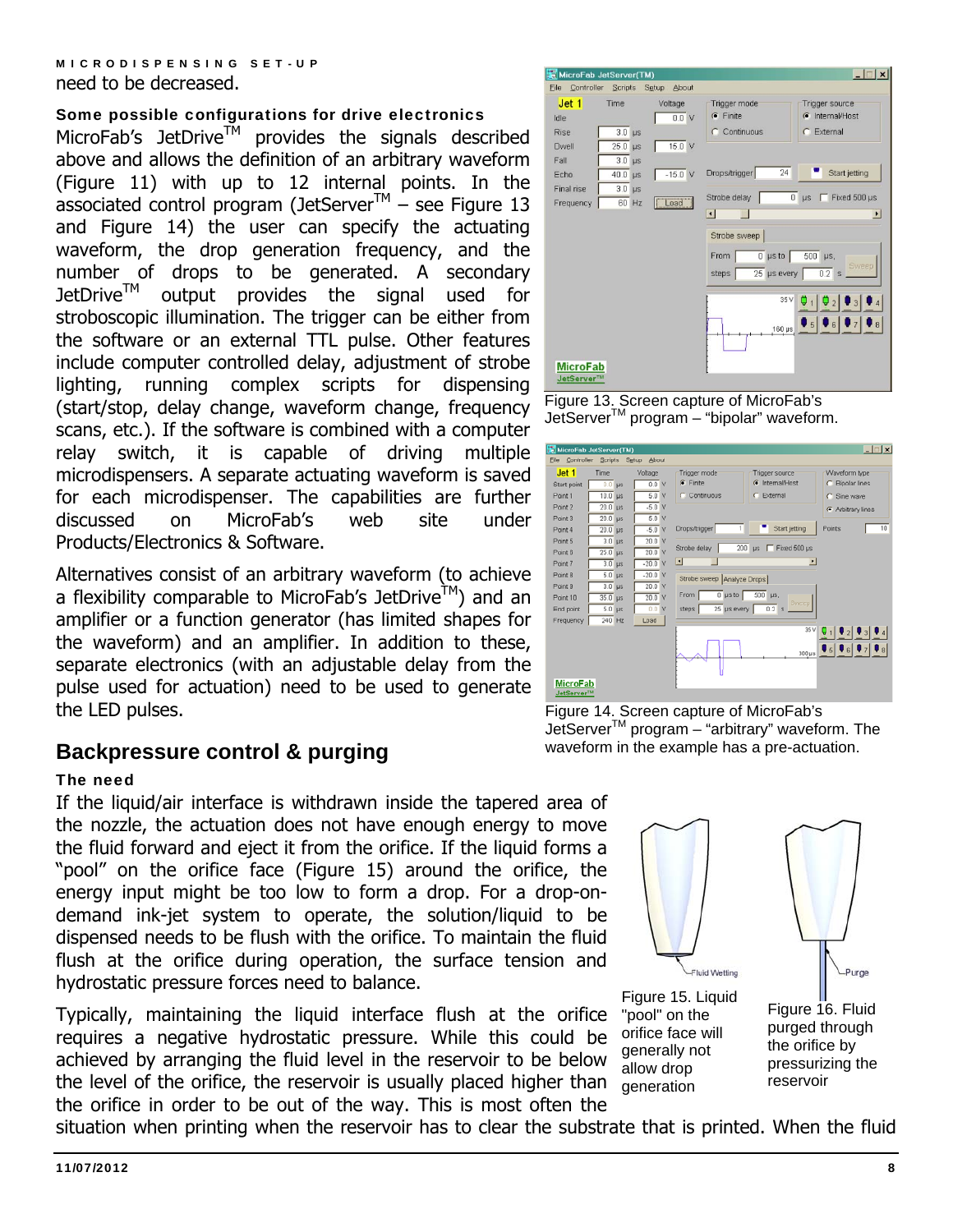level is above the microdispenser orifice, vacuum is applied to the reservoir volume above the liquid to compensate the hydrostatic pressure from the fluid column.

If the reservoir (and liquid free surface) can be adjusted under the microdispenser's orifice, the reservoir volume above the liquid can be vented to the atmosphere; in this case, the liquid is maintained flush with the orifice by adjusting the reservoir level.

In addition to maintaining the solution flush with the orifice, it is practical to be able to apply pressure in the reservoir. The pressure either fills the tubing and the device after a reservoir fill-up, clears out contamination (smaller than the orifice) or air bubbles, or recovers dispensing in case there is a material dried out at the orifice. When pressure is applied, there is a stream of fluid that is ejected from the orifice (Figure 16).

#### Adjustment range

If the fluid is maintained flush with the orifice using the height of the reservoir, the reservoir and its adjustment range should allow a position where the liquid level is 2-3" below the orifice.

If the liquid is maintained flush with the orifice using vacuum, an accurate vacuum regulator should be employed. The vacuum would be several inches of water – the height of the fluid level above the orifice + 1-2" water column.

Applied pressure for purging depends on the orifice size and solution viscosity, but generally is between 10 and 25Psi and it should consist of clean and dry air or inert gases.

#### Some possible configurations for backpressure

The simplest configuration consists of a syringe reservoir mounted on a vertical post that can be lowered or raised. The syringe is vented during normal operation and is set at a height that makes the fluid is flush at the orifice - typically the fluid level is 1-2" under the orifice. For purging, pressure can be applied to the space above the fluid in the reservoir. This can be accomplished with a switch/valve that vents to the atmosphere.

In another configuration, the reservoir is fixed (can be above the orifice) and vacuum is applied to the space above the liquid to maintain the liquid flush with the orifice. This configuration requires a vacuum regulator with fine control. An accurate gauge makes it easier for the user to return to previously used operation conditions. Considering that the set point for the applied vacuum is in the range of 2-3" water column, the vacuum regulator and gauge should be capable of setting / reading within 0.1" water column of the desired value. Purging requires the pneumatics circuit described at the simplest configuration described aboe; in this case the switch needs to toggle the reservoir space above the liquid from vacuum/backpressure (during

operation) to pressure (during purging).

MicroFab's basic pressure control unit incorporates the fine vacuum & pressure regulator, the gauge (vacuum & pressure), and a valve to switch between vacuum/backpressure to pressure for purging; adjustment and switching is done manually. Some models of the pressure control unit use a computer controlled pressure regulator and manual or computer controlled switching. The capabilities are further discussed on MicroFab's web site under Products/Pressure & Temp. Control.



Figure 17. Placement of the LED with respect to the microdispensing device and the camera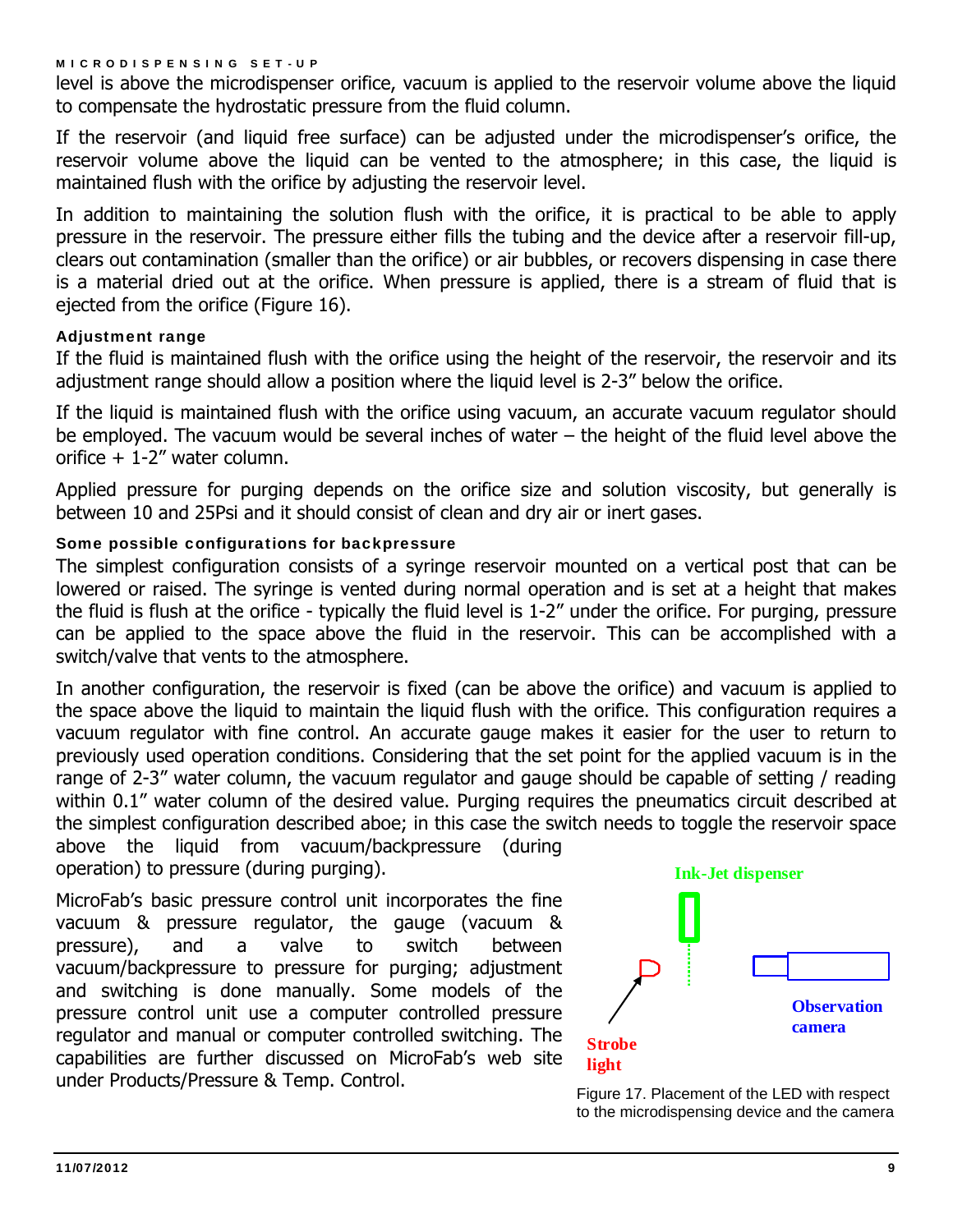## **Observation camera & video monitor**

During drop formation it is useful to observe the drops being generated to get an idea of the drop characteristics (diameter, velocity and directionality) and for troubleshooting (identification of clogging or air bubble presence). High speed cameras could be used for this purpose, but they are expensive and require special illumination. Drop observation can be achieved in a more cost effective manner using synchronized illumination.

A light emitting diode (LED) is located on the opposite side of the camera with the dispenser in between (Figure 17). The LED is lit by a pulse synchronized (same frequency) with the drop generation (Figure 12). An adjustable delay between the actuation pulse for the drop generation and the LED pulse (Figure 12) "freezes" the drop along its path for observation. Figure 6 has a collection of images that were obtained during drop formation at increasing delay time between the actuating signal and the LED pulse.

This set-up allows the visualization of the drop as it is ejected from the orifice. Observation with this camera allows the operator to evaluate the drop ejection and to measure the drop characteristics (diameter or velocity). This measurement can be made in an automated fashion if image capture and analysis software is used in conjunction with the horizontal camera.

Stroboscopic illumination does not look at an individual drop, but at a collection of droplets that overlay in the camera view. If single drop characteristics are necessary, a high speed camera is required.

When setting up an observation system as described above, the magnification of the optics has to be such that the drops (average size around 50μm in diameter) are sufficiently large on the video display or the computer monitor.

The length of the pulse that turns on the LED has to be fairly short (preferred around 5μs and no larger than 10μs) to prevent "smearing" of the drop along the trajectory. The LED has to be selected to produce sufficient light for drop observation; this becomes critical at low operating frequencies. At high drop generation frequencies, there is generally too much light and this causes the drops to be "washed out". A means of reducing the amount of light has to be provided by either reducing the length of the pulse going to the LED and/or not sending the pulse to the LED for every drop being generated.

MicroFab provides both the camera and the associated optical elements. The JetDrive<sup>TM</sup> has a built-in output for the LED with the delay being controlled in the software and directly through a knob on the box. JetDrive<sup>TM</sup> comes with all the associated cables and the LED. Other related equipment includes a video capture board and an image analysis program that allow automatic measurement of the drop parameters.

# **Mechanical mounting**

The low temperature devices in the MJ family (-AB, -AT, -ABP, -ATP, -ABL and -AL) can be mounted into MicroFab's printhead assemblies. Alternately, they can be mounted into customer designed fixtures. All low temperature devices are usually held by the cylindrical section in a small clearance hole using a nylon set screw to prevent deformation. A feed through for the wires must be a part of the mounting fixture. The wires come out at the center of the cylindrical section of each device type.

If -AL devices are connected directly to a syringe (their fluidic connection is a Luer fitting) it is recommended to hold the syringe barrel and not the dispenser to prevent damage due to the leverage introduced by the syringe. The ending on the protected tip devices provides the advantage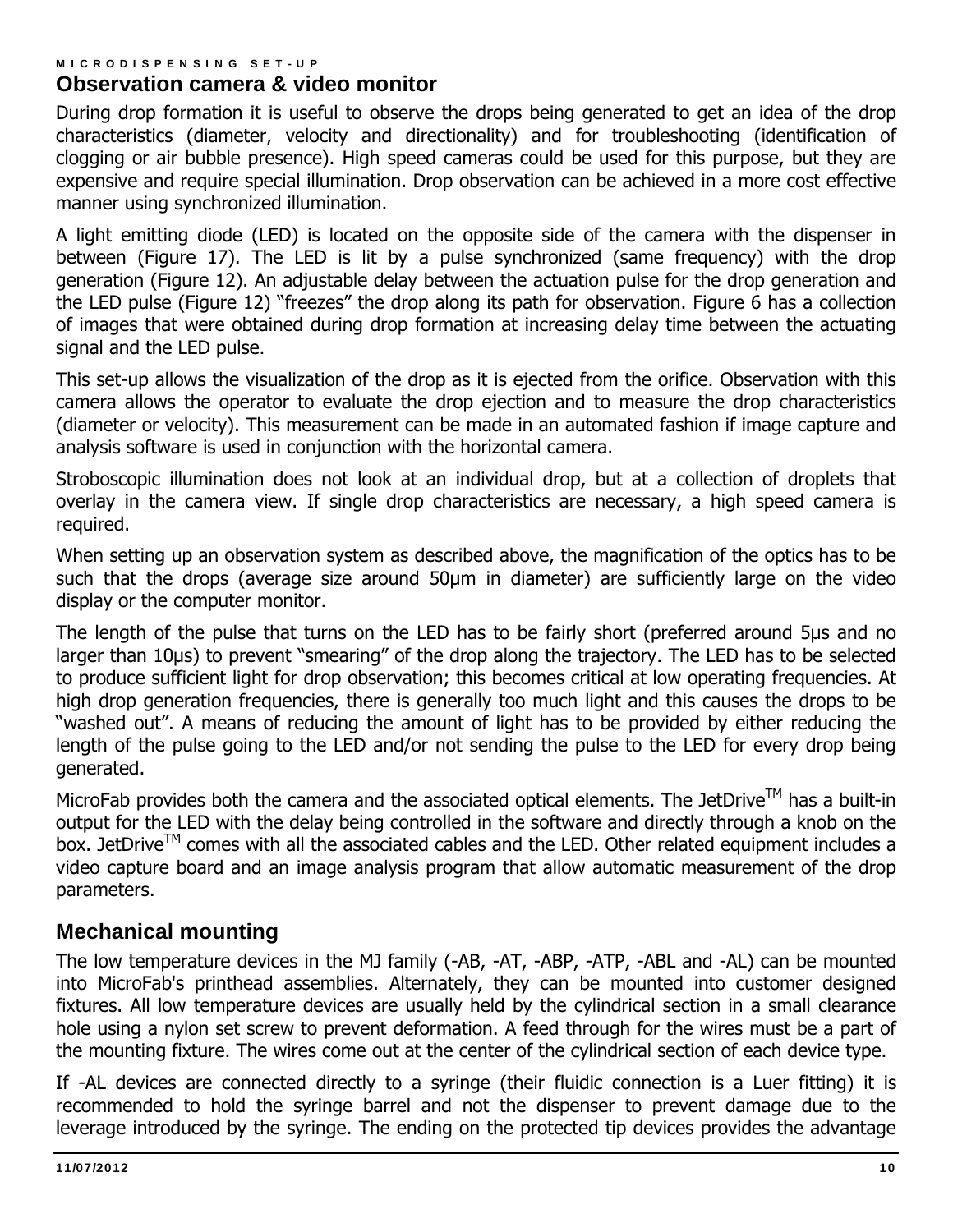of the conical reference surfaces for vertical and angular alignment. Finally, the -AT and -ATP can be mounted by holding the male Minstac union.

The basic dimensions (in inches) are included below.



The mechanical parts and their assembly have to allow the alignment of the camera, LED and dispenser. Because some of the LEDs have a small cone angle and because at the required magnification the entire field of view is only couple of millimeters square it is important to have the means for precise adjustment.

For the camera mount, the location is determined by the camera-optics working distance. If the camera does not have a focus adjustment, the camera should be adjustable along the LED – device direction.

If the backpressure is set by adjusting the reservoir height, the mechanical features have to provide for it. A method of reading the height of the liquid level under the device tip should also be devised.